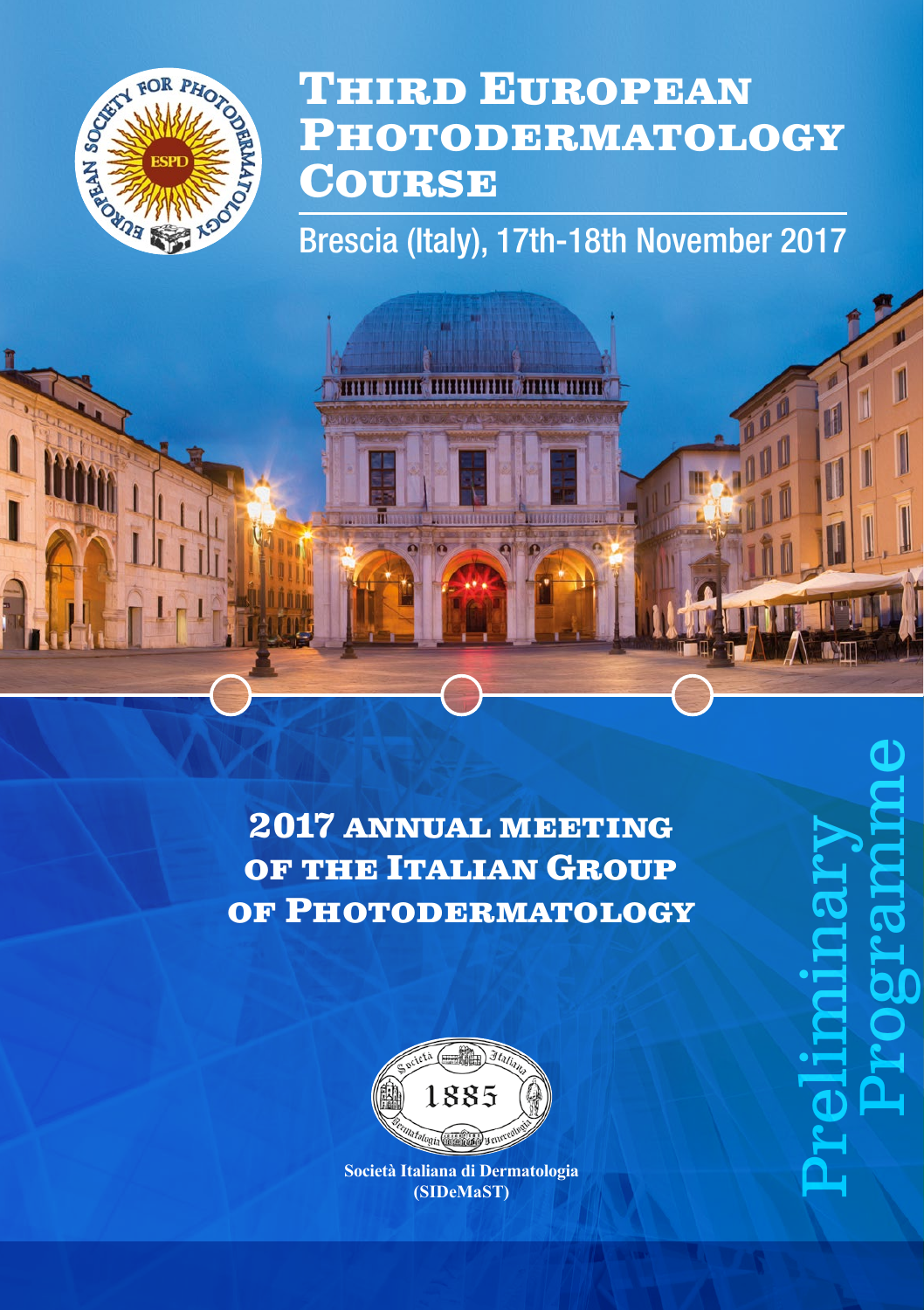<span id="page-1-0"></span>



# **Table of Contents**

| Welcome Message                                                          | З              |
|--------------------------------------------------------------------------|----------------|
| General Information                                                      | h.             |
| Registration                                                             | 6              |
| Scientific Information                                                   | $7 - 8$        |
| Scientific Programme<br>Friday, 17th November<br>Saturday, 18th November | $9 - 10$<br>11 |
| <b>Important Dates</b>                                                   | 12             |

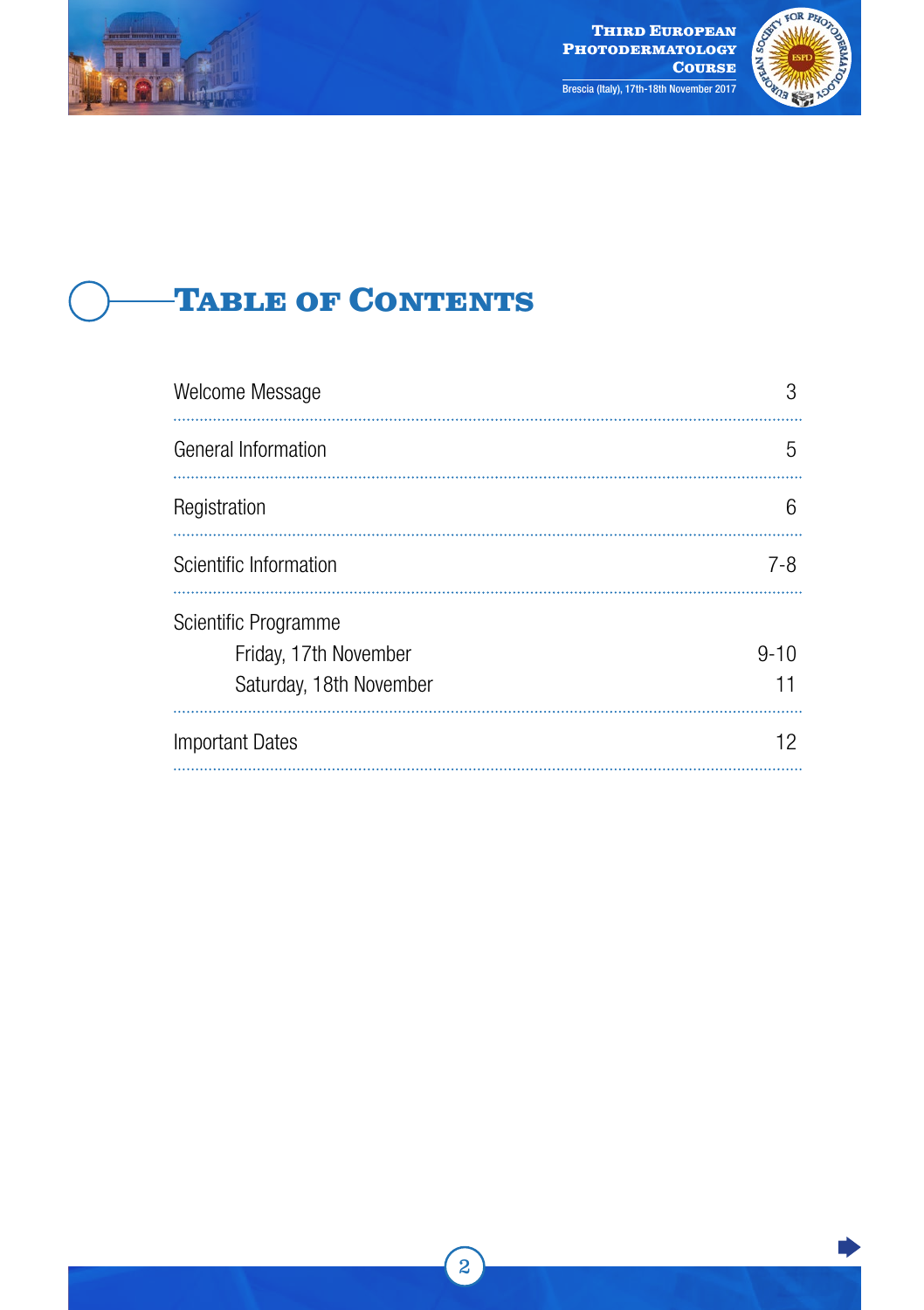<span id="page-2-0"></span>



# **Dear Friends and Colleagues,**

*We are honoured to welcome you in Brescia at the "Third European Photodermatology Course" of the European Society for Photodermatology. First of all, the Course will discuss comprehensively the interaction of non-ionizing electromagnetic radiation with the skin from photochemical and photobiological effects to the pathogenesis and clinical presentation of autoimmune and genetic photosensitive disorders.*

*Afterwards, basic principles, new advancements and perspectives of UVB and UVA1 phototherapies, psoralen plus UVA (PUVA) photochemotherapy and photodynamic therapy will be discussed in detail by the most renowned european experts. Specifically the Course will aim to focus on the most relevant issues and possible developments and to improve the skills of dermatologists in the use of optimal protocols in the treatment of many common skin disorders including, among others, psoriasis, atopic dermatitis, vitiligo and cutaneous T cell lymphoma.*

*Combination with new anti-inflammatory and immunoregulatory drugs will be discussed as well.*

*Experts belonging to both academic and industrial worlds will present basic, translational and clinical researches on topical and oral photoprotection and, in*  addition, they will discuss a possible roadmap leading to the development of *European guidelines for photoprotection.* 

*Hoping to see you in Brescia,*

*Cordially*

*Piergiacomo Calzavara-Pinton Serena Lembo Marina Venturini*

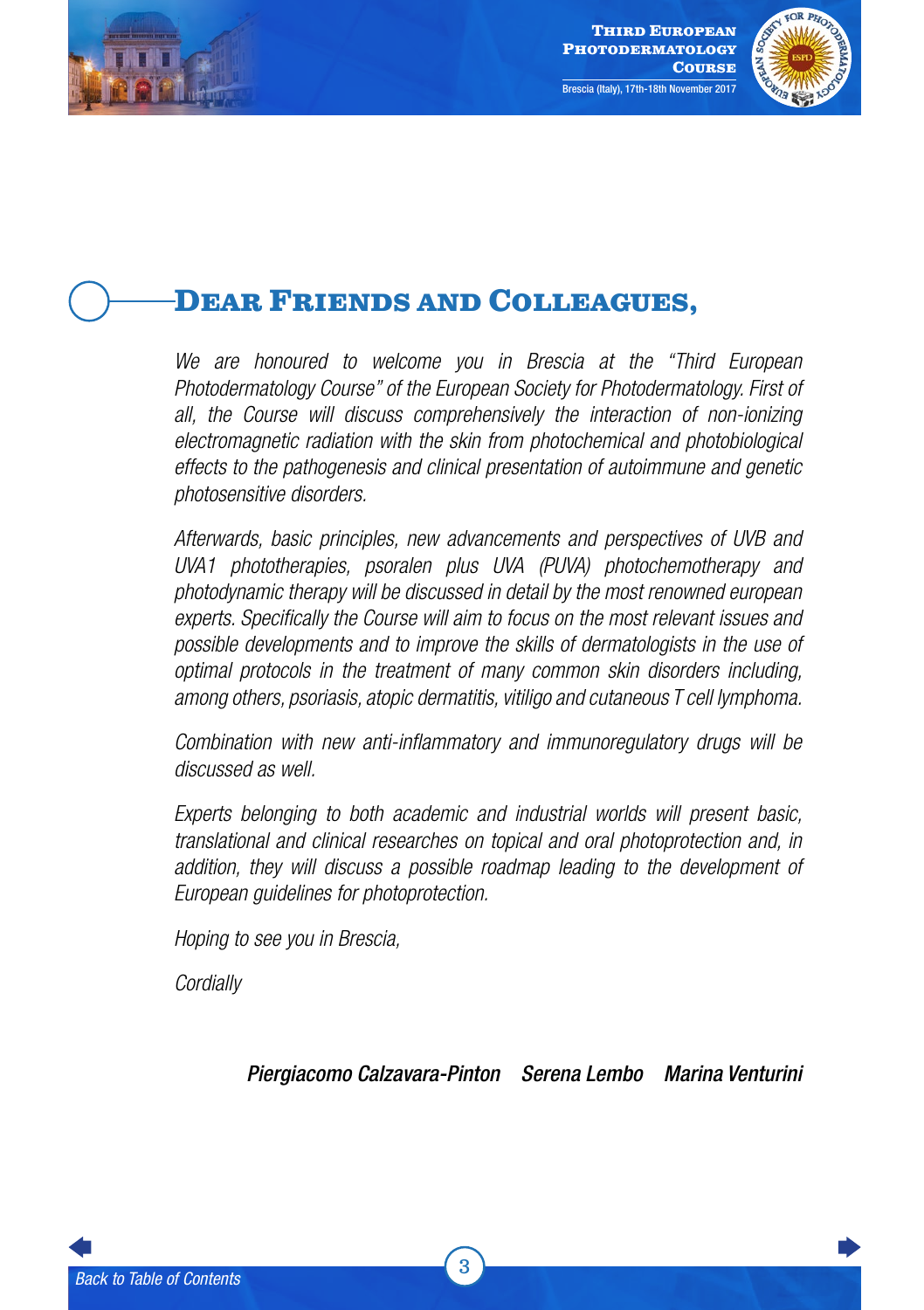



#### CHAIR

Piergiacomo Calzavara-Pinton *(Dept. of Dermatology, University of Brescia, Italy)* Serena Lembo *(Dept. of Dermatology, University of Naples, Italy)* Marina Venturini *(Dept. of Dermatology, University of Brescia, Italy)*

#### **ISCIENTIFIC COMMITTEE**

Maria Chiara Arisi Maria Teresa Rossi Cristina Zane *(Dept. of Dermatology, University of Brescia, Italy)*

#### **TOPICS**

Photobiology Photoaging Photoprotection Skin Cancer Photodermatosis Phototherapy

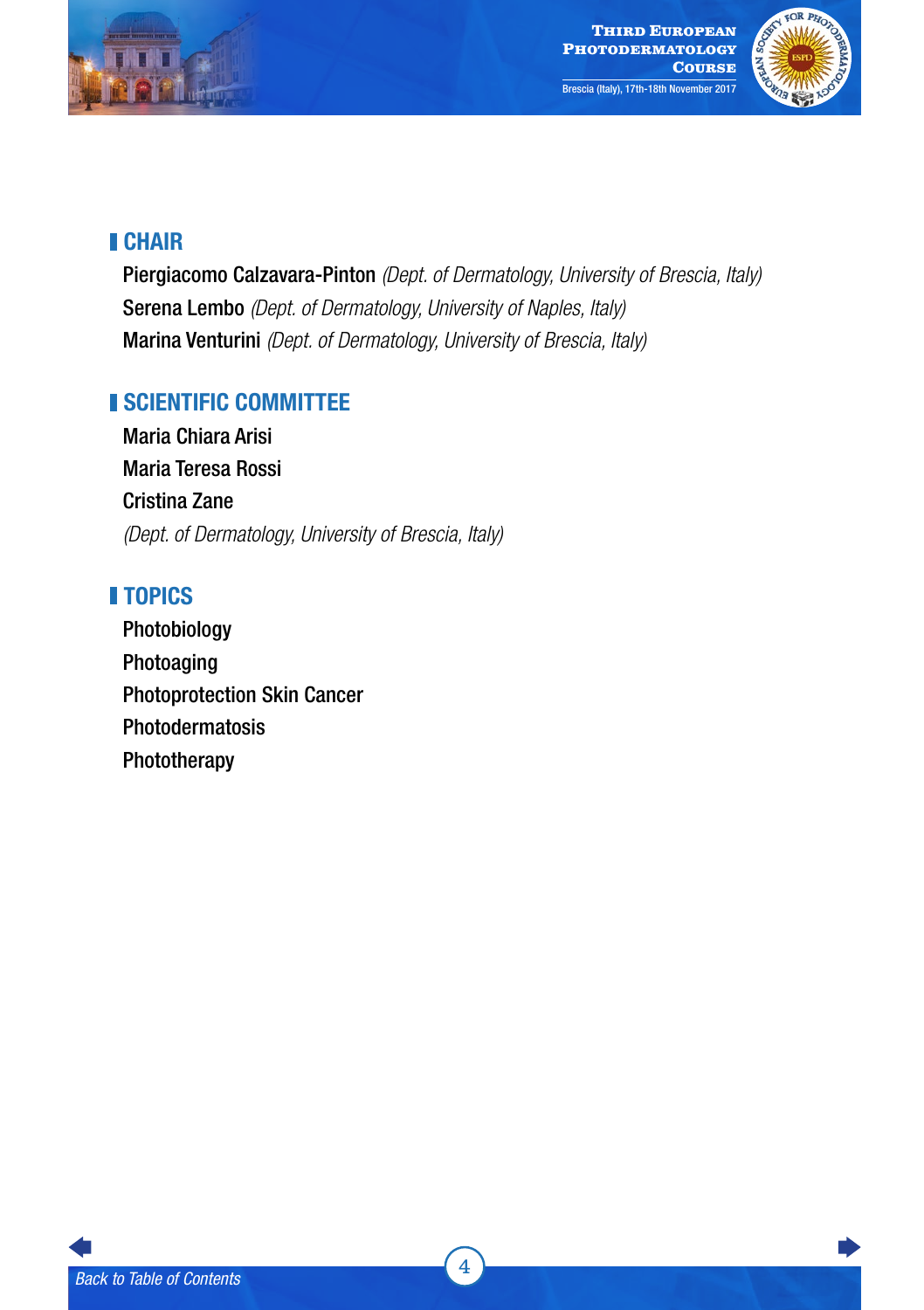<span id="page-4-0"></span>



# **General Information**

#### **ECM PROVIDER**

#### SIDeMaST

Società Italiana di Dermatologia, medica e chirurgica, estetica e di Malattie Sessualmente Trasmesse Via Malta, 12/A - 25124 Brescia (Italy) Phone +39 030 2423450 Fax +39 030 2452826 e-mail: ecm@sidemast.org www.sidemast.org

#### **II ORGANIZING SECRETARIAT**

#### **FCI IPTICA Srl**

Via Aldo Moro, 22 - 25124 Brescia (Italy) Phone +39 030 2452818 Fax +39 030 2452826 e-mail: [info@ecliptica.it](mailto:info@ecliptica.it) [www.ecliptica.it](http://www.ecliptica.it)

#### COURSE VENUE

#### CENTRO PASTORALE PAOLO VI

Via Gezio Calini, 30 - 25121 Brescia, Italy

The Paolo VI Center is right in the heart of the city of Brescia, which is easily reached by all means of transport as a crossroad for routes serving North Italy and a few minutes away from the railway by taxi.

Its parking can accommodate 250 cars and could be reached by two entrances (Via Callegari, 4 and Via Callegari, 4/Bis).

#### BRIXIA TAXI

Phone +39 030 35111

#### LIABILITY DISCLAIMER

The Organizer cannot be held liable for any hindrance or disruption to the Course arising for political, social or economic events or any other unforeseen incidents beyond their control.

The Organizer will accept no liability for any personal injuries sustained or for loss or damage to property belonging to the Course participants during all the activity of the Course. Registration of a participant entrails acceptance of these conditions.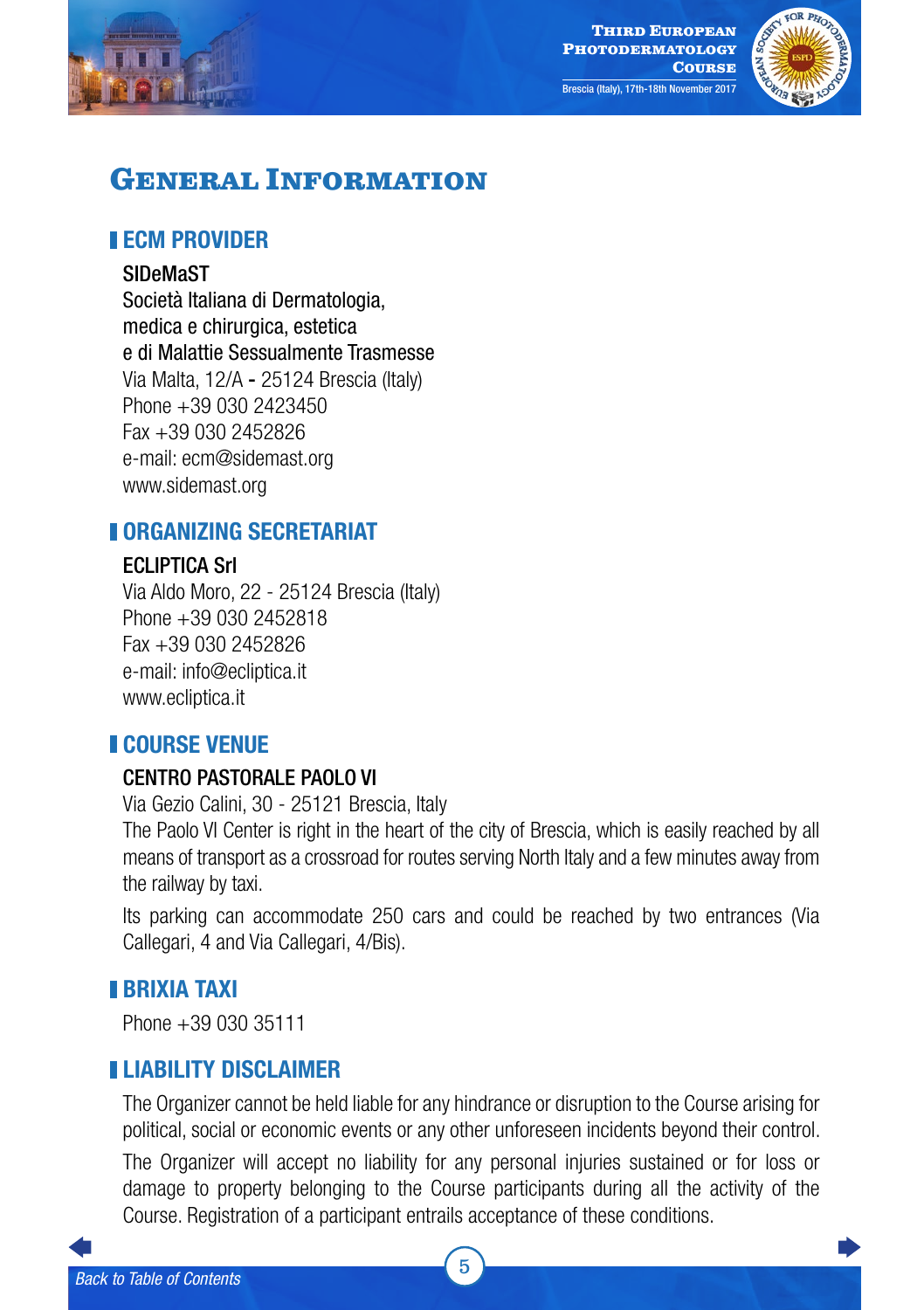<span id="page-5-0"></span>



# **Registration**

Registration is valid only if full payment of the Course fee, as well as other booked services, have been made.

#### **REGISTRATION FFF**

| <b>ESPD Member</b>         | $\epsilon$ 500,00 (409,84 + current italian VAT) |
|----------------------------|--------------------------------------------------|
| <b>ESPD Non Member</b>     | $\epsilon$ 550,00 (450,82 + current italian VAT) |
| <b>Resident</b>            | $\epsilon$ 200,00 (163,94 + current italian VAT) |
| <b>Accompanying person</b> | $\epsilon$ 50,00 (41,00 + current italian VAT)   |

Should any tax change occur within 2017, costs will be consequently updated.

Online Registration is available at www.ecliptica.it until 3rd November 2017 for a maximum number of 100 participants. You will find here all the required information on the dedicated page. The payment could be done by credit card or bank transfer.

During the Meeting the onsite registration will be available at the registration desk during the following times:

17th November: 07:30-19:00

18th November: 08:00-13:00

Only payment by cash (Euro) will be accepted during the Course. Participants registering on-site will not be entitled to any reduction.

#### **REGISTRATION FEE INCLUDES:**

- Admission to the scientific sessions
- ¢ Possibility to collect ECM Italian Credits for Italian delegates
- ¢ Scientific material and Certificate of Attendance
- ¢ Delegate's badge
- ¢ Admission to the Networking Dinner
- ¢ Admission to Exhibition
- **o** Lunch and coffee breaks

**Important:** Children under the age of 15 are not authorized inside the Conference Centre. Cancellation will not be accepted onsite and neither name changes. Refunds will not be possible during the Course and can only be made within 2 months after the closure of the event. Bank charges may be deducted during process. **CONTROLLATE CONTROLLATE CONTROLLATE CONTROLLATE CONTROLLATE SERVIT (Bagge.** The payment could be done by credit card or be During the Meeting the onsite registration will be average to During the Meeting the onsite regist

#### **HOTEL ACCOMMODATION**

Please contact the Organizing Secretariat at **[info@ecliptica.it](mailto:info@ecliptica.it)** if you need support for hotel reservation.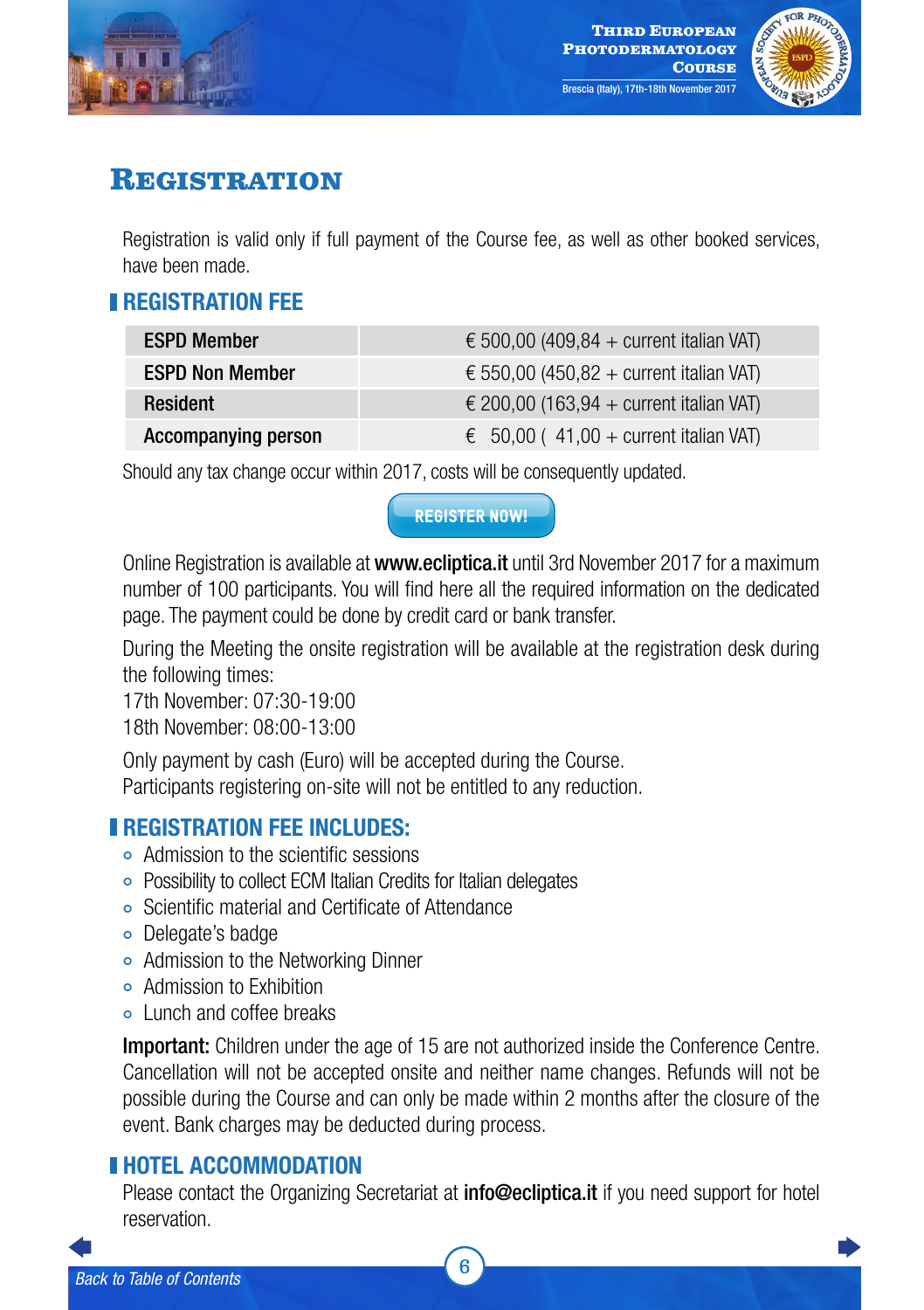<span id="page-6-0"></span>



# **SCIENTIFIC INFORMATION**

#### **NOFFICIAL LANGUAGE**

English will be the official language of the Course. There will be no simultaneous translation.

### **ISESSIONS**

The following sessions will be scheduled throughout the duration of the Course:

- ¢ Oral Presentations
- **•** Free Communications

All sessions are available to all registered participants.

### **I SUBMIT YOUR ABSTRACT**

Abstract could be submitted online at [www.ecliptica.it](http://www.ecliptica.it)

Abstract online submission deadline: 17th October 2017



Please note that at least one author of the abstract should be regularly registered.

Abstracts must be submitted in English. The material in the abstract must be original and not previously published.

The use of commercial drug names, brands and registered trademarks are strictly prohibited. Drugs should be referred to by the active substance or pharmacological designation. We kindly recommend to use generic names. No mention of pharmaceutical company names should be included in the abstract either.

Computer projection facilities (for PowerPoint presentations) will be available in the Course Room. Presenting authors will receive all technical information and instructions prior to the Course in order to ensure the smooth running of sessions.

Structure your abstract as following:

- **TITLE** The title should be as brief as possible but long enough to clearly indicate the nature of the study. Abbreviations must not be used in the title. BODY The size of the abstract is limited to 3.000 characters. The submission program will automatically calculate the size of your abstract and will not allow submissions that do not fit in the size requirements. It should be composed by: - Introduction & Objectives: A sentence describing the purpose of the study. - Materials & Methods: Describe your selection of observations or experimental subjects precisely. - Results: Describe your results in a logical sequence. **EXERCITE:**<br> **EXERCITE:**<br> **EXERCITE:**<br> **EXERCITE:**<br> **EXERCITE:**<br> **EXERCITE:**<br> **EXERCITE:**<br> **EXERCITE:**<br> **EXERCITE:**<br> **EXERCITE:**<br> **EXERCITE:**<br> **EXERCITE:**<br> **EXERCITE:**<br> **EXERCITE:**<br> **EXERCITE:**<br> **EXERCITE:**<br> **EXERCITE:**<br>
	- Conclusions: Emphasize new and important aspects of the study and conclusions that are drawn from them.

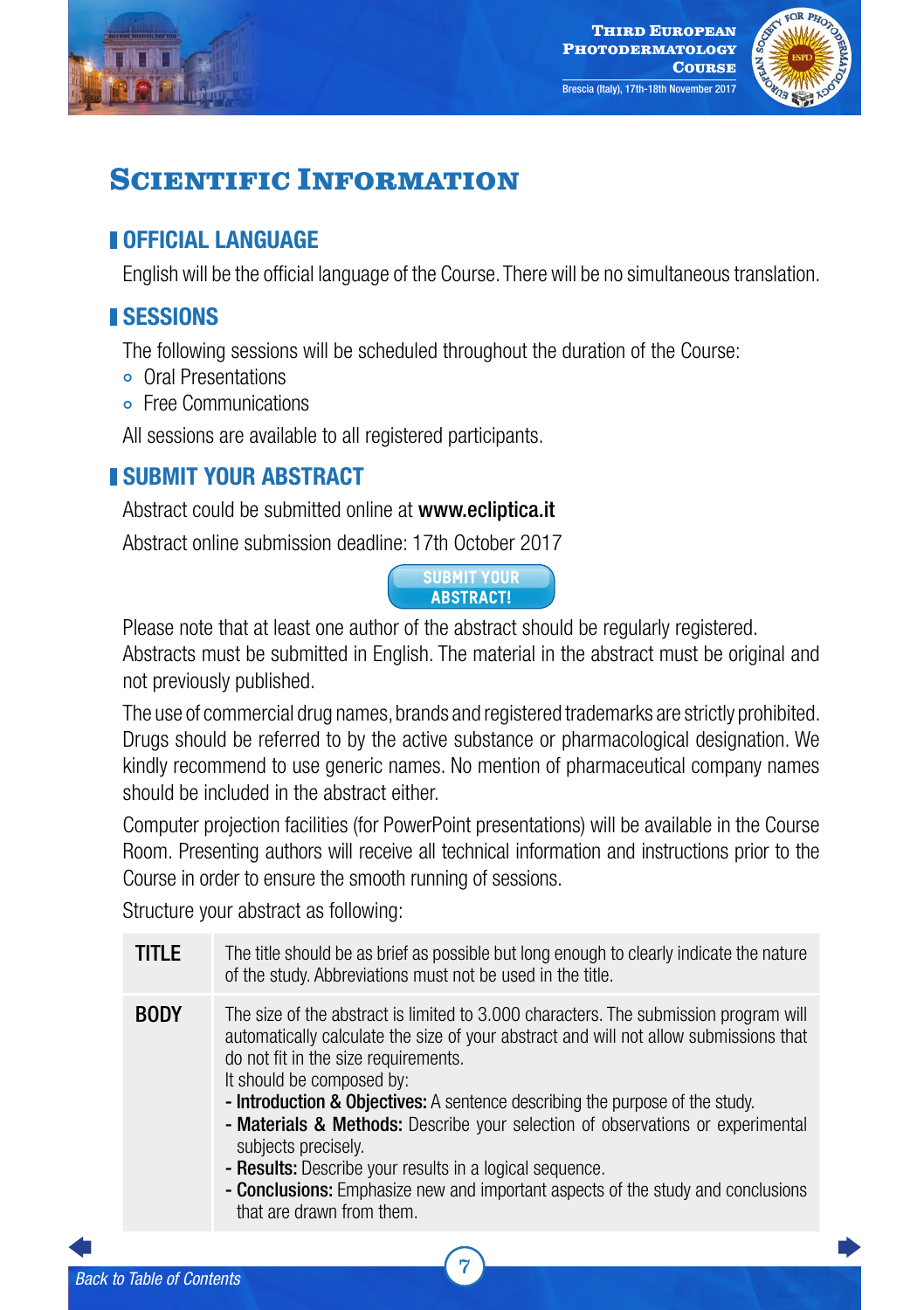



# **SCIENTIFIC INFORMATION**

#### **CERTIFICATE OF ATTENDANCE**

Registered participants will receive a Certificate of Attendance in their Congress Kit.

### **IITALIAN FCM ACCREDITATION**

The Course is accredited by the Italian Ministry of Health for Italian physicians, who attend the 90% of the scheduled program and pass the final test.

Evaluation forms will be distributed at the last session of the Course. It is kindly requested to complete the forms and return them to the collection point at the Secretariat desk.

#### AUDIO VISUAL REQUIREMENTS

Presentation should be done in PowerPoint. Speakers should express any special needs in advance.

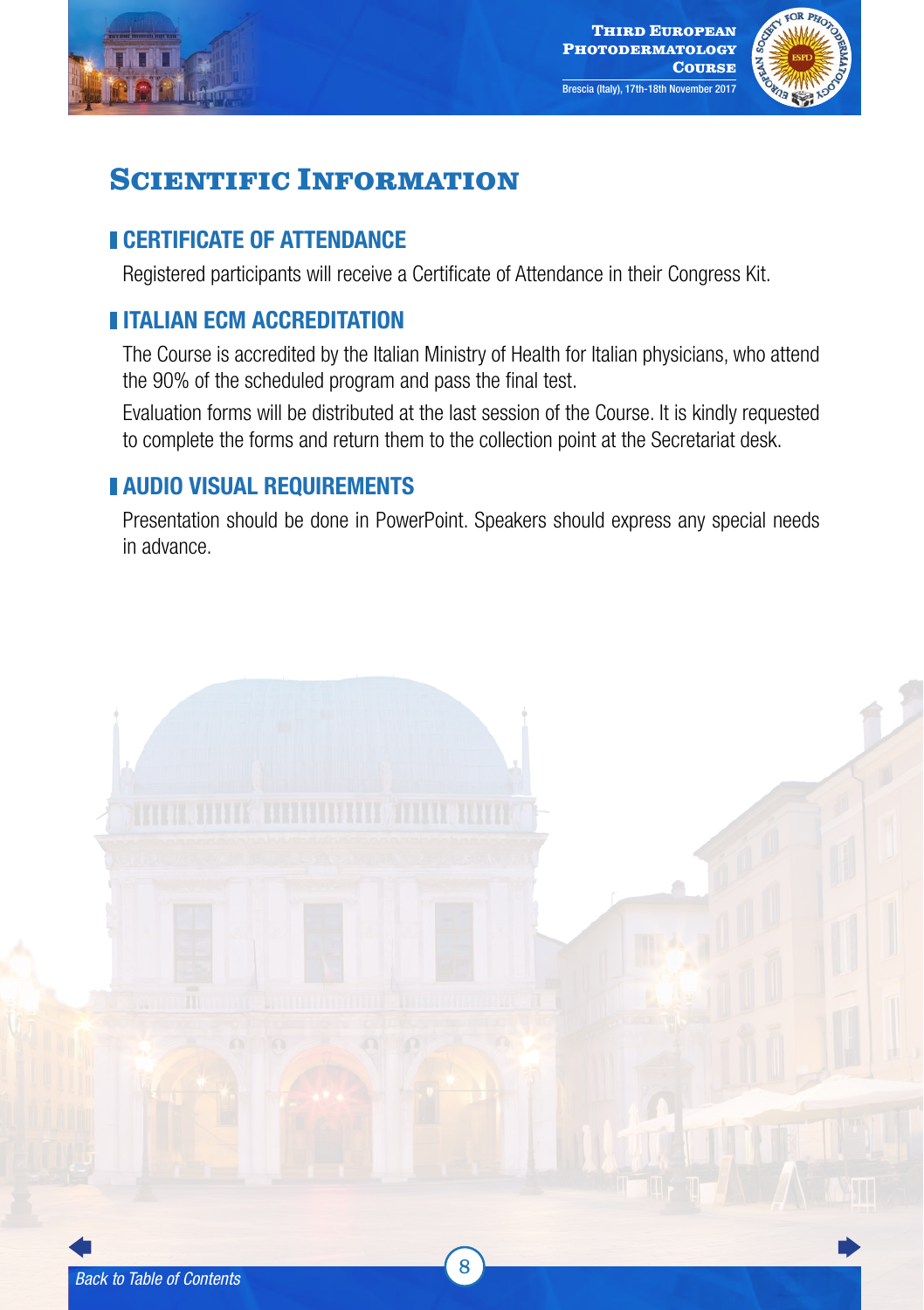<span id="page-8-0"></span>



# **Scientific Programme**

## **Friday 17th november 2017**

| $08:00 - 08:30$ | Delegate Registration                                                                           |
|-----------------|-------------------------------------------------------------------------------------------------|
| $08:30 - 09:00$ | Welcome addresses<br>Prof. PG Calzavara Pinton, Prof. M. Venturini                              |
|                 | <b>Introduction to Photodermatology</b><br>(Chairpersons: J. Krutmann, G. Leone)                |
| $09:00 - 09:30$ | Basic principles of photophysics and ultraviolet dosimetry<br>E. Eadie (Dundee, United Kingdom) |
| $09:30 - 10:00$ | The keratinocyte under the sun<br>M. Garmyn (Leuven, Belgium)                                   |
| $10:00 - 10:30$ | Immunocompetent cells under the sun<br>S. Lembo (Naples, Italy)                                 |
| $10:30 - 11:00$ | Coffee break                                                                                    |
|                 | Phototherapy<br>(Chairpersons: S. Ibbotson, M. Garmyn)                                          |
| $11:00 - 11:20$ | Narrow-band UVB phototherapy: basics and protocol<br>J.M. Carrascosa (Barcelona, Spain)         |
| 11:20 - 11:40   | 308 nm laser and non-laser phototherapy<br>G. Leone (Rome, Italy)                               |
| $11:40 - 12:00$ | UVA1 -: basics and protocol<br>P. Wolf (Graz, Austria)                                          |
| $12:00 - 12:20$ | Oral and bath PUVA: basics and protocol<br>J. Ferguson (Dundee, United Kingdom)                 |
| $12:20 - 12:40$ | Photopheresis<br>U. Just (Wien, Austria)                                                        |
| $12:40 - 13:00$ | Photodynamic therapy<br>M. Venturini (Brescia, Italy)                                           |
| 13:00 - 13:20   | What development for PDT?<br>D. Fai (Lecce, Italy)                                              |
| $13:20 - 13:30$ | <b>Discussion</b>                                                                               |
| 13:30 - 14:30   | Lunch                                                                                           |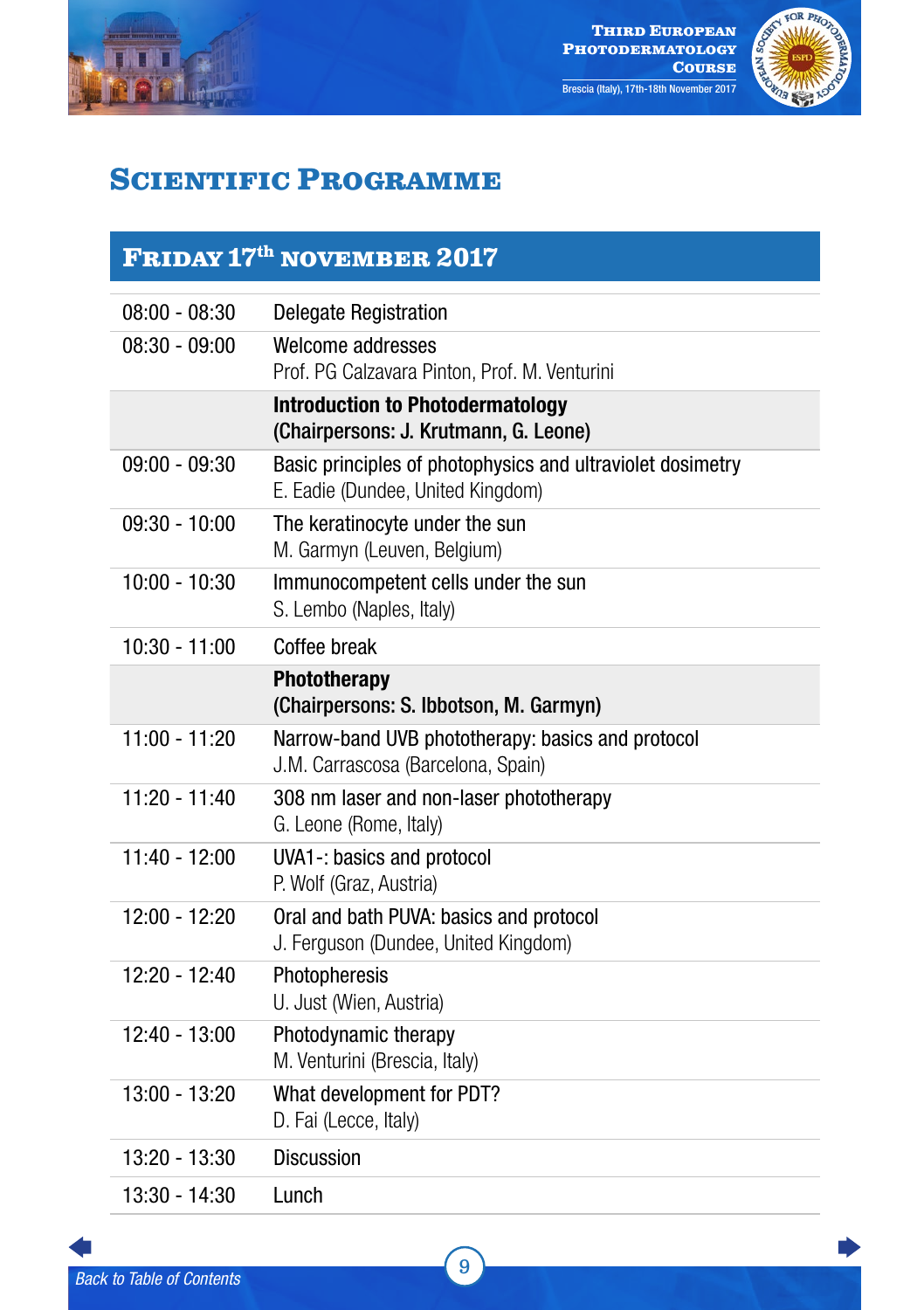



# **Scientific Programme**

### **Friday 17th november 2017**

|                 | <b>Photodermatoses and Phototesting Procedure</b><br>(Chairpersons: Y. Gilaberte, J.M. Carrascosa) |
|-----------------|----------------------------------------------------------------------------------------------------|
| $14:30 - 14:50$ | Investigative procedures in the photodermatoses<br>Y. Gilaberte (Huesca, Spain)                    |
| $14:50 - 15:10$ | Polymorphic light eruption and related disorders<br>S. Lembo (Naples, Italy)                       |
| $15:10 - 15:30$ | Solar urticaria<br>C. Bedane (Limoges, France)                                                     |
| 15:30 - 15:50   | Chronic actinic dermatitis<br>G. Murphy (Dublin, Ireland)                                          |
| $15:50 - 16:10$ | Photosensitivity in connective tissue disorders<br>MT. Rossi (Brescia, Italy)                      |
| $16:10 - 16:30$ | Coffee break                                                                                       |
|                 |                                                                                                    |
|                 | <b>Other photosensitivity disorders</b><br>(Chairpersons: S. Ibbotson, S. Lembo)                   |
| $16:30 - 16:50$ | Contact photoallergy<br>S. Ibbotson (Dundee, United Kingdom)                                       |
| $16:50 - 17:10$ | Photo aggravated dermatoses<br>H. Honigsmann (Wien, Austria)                                       |
| $17:10 - 17:30$ | Ultraviolet exposure and skin tumors<br>PG. Calzavara-Pinton (Brescia, Italy)                      |
| $17:30 - 17:50$ | Photoaging mechanism and strategies of prevention<br>J. Krutmann (Düsseldorf, Germany)             |
| $17:50 - 18:10$ | DNA-repair enzymes<br>P. Wolf (Graz, Austria)                                                      |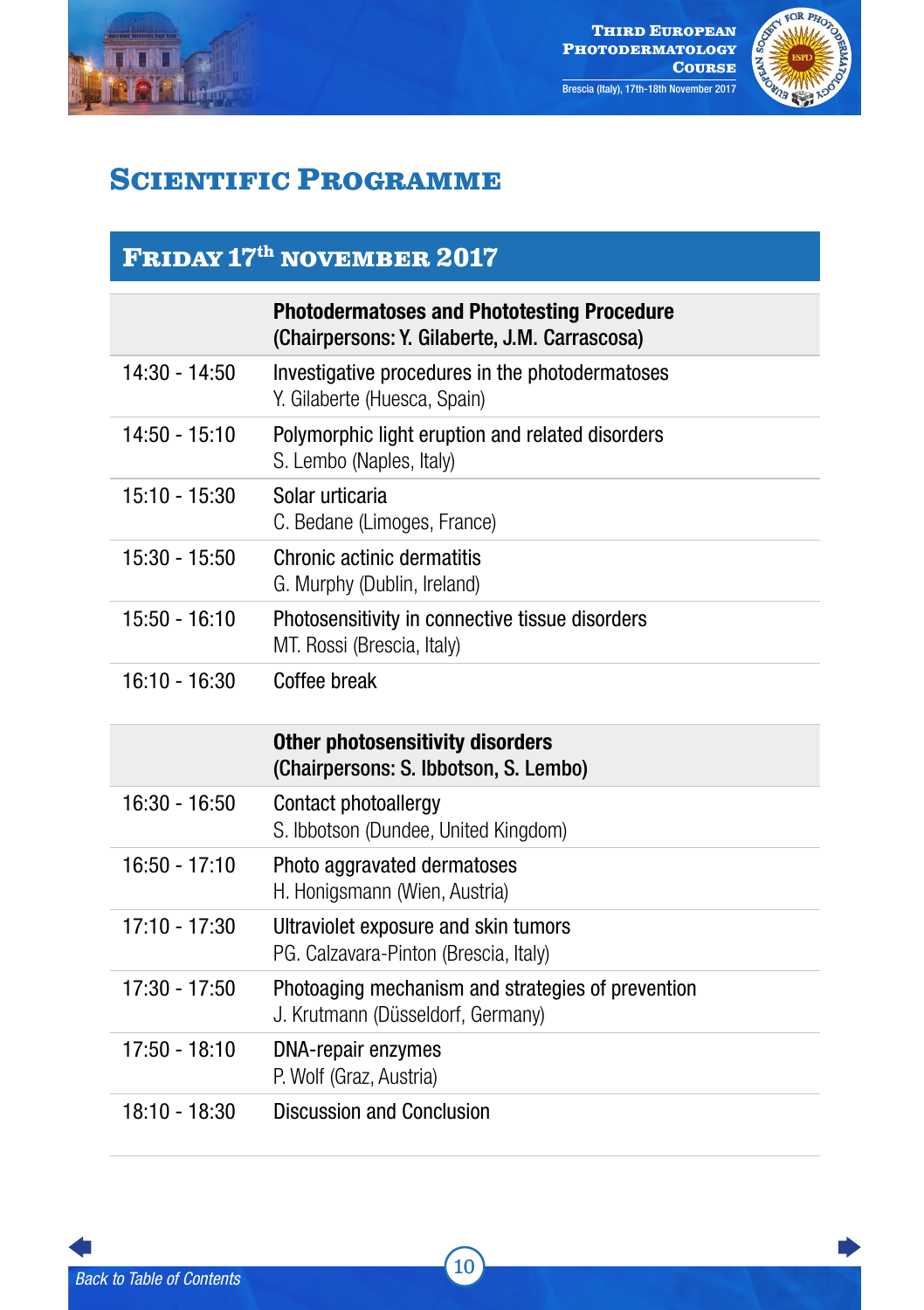<span id="page-10-0"></span>



# **Scientific Programme**

### SATURDAY 18<sup>th</sup> NOVEMBER 2017

|                 | <b>Photoprotection</b><br>(Chairpersons: PG. Calzavara-Pinton, S. Gonzalez)                                               |
|-----------------|---------------------------------------------------------------------------------------------------------------------------|
| $08:30 - 08:50$ | Photoprotection - UV filters: properties, use and safety in sun<br>products<br>G. Baratto (Belluno, Italy)                |
| $08:50 - 09:10$ | Photoprotection - assessment of UVA protection labelling and in<br>vitro testing methods<br>D. Moyal (Asnieres, France)   |
| $09:10 - 09:30$ | Photoprotection - assessment of in vivo and in vitro protective<br>effects<br>LE. Benoit (Lyon, France)                   |
| $09:30 - 09:50$ | Measurement of sunscreen protection against UV-induced<br>DNA-damage from suction blisters<br>G. Josse (Toulouse, France) |
| $09:50 - 10:10$ | Photoprotection - systemic antioxidants and vitamins<br>S. Gonzalez (Madrid, Spain)                                       |
| $10:10 - 10:30$ | Afamelanotide<br>G. Leone (Rome, Italy)                                                                                   |
| $10:30 - 11:00$ | Coffee break                                                                                                              |
| $11:00 - 11:30$ | Presentation and discussion of clinical cases of the ESPD<br>and GIFDE-SIDeMaST<br>(Chairpersons: G. Leone, S. Lembo)     |
| 11:30 - 12:30   | Kick off meeting for the European Guidelines for Photoprotection<br>Chairperson: PG. Calzavara-Pinton (Brescia, Italy)    |
| $12:30 - 13:00$ | Discussion and conclusion                                                                                                 |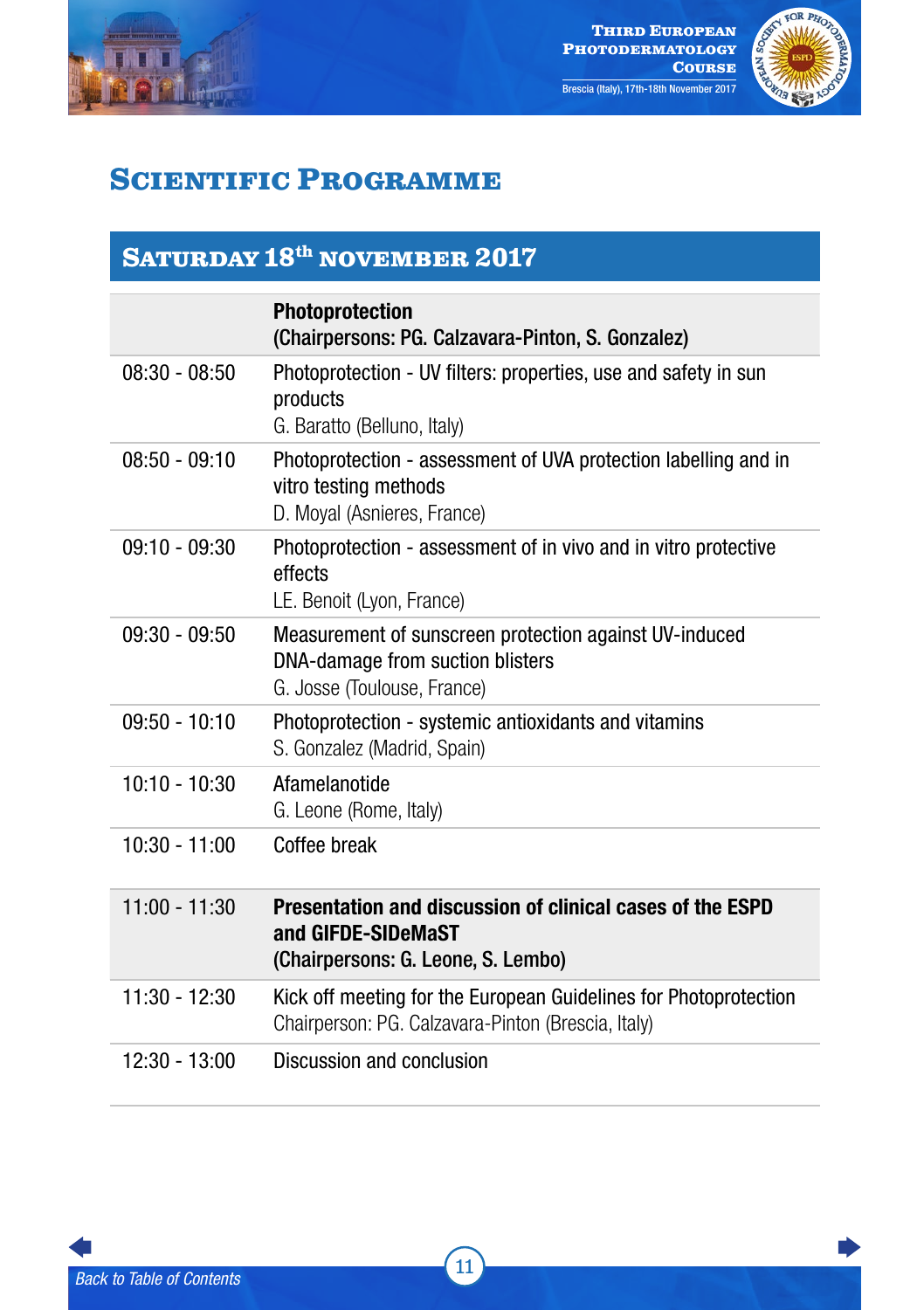<span id="page-11-0"></span>



### **Important dates**

- **OPENING ONLINE REGISTRATION** 1st June 2017
- OPENING ABSTRACT SUBMISSION 19th June 2017
- **ONLINE REGISTRATION DEADLINE** 3rd November 2017
- ABSTRACT SUBMISSION DEADLINE 17th October 2017